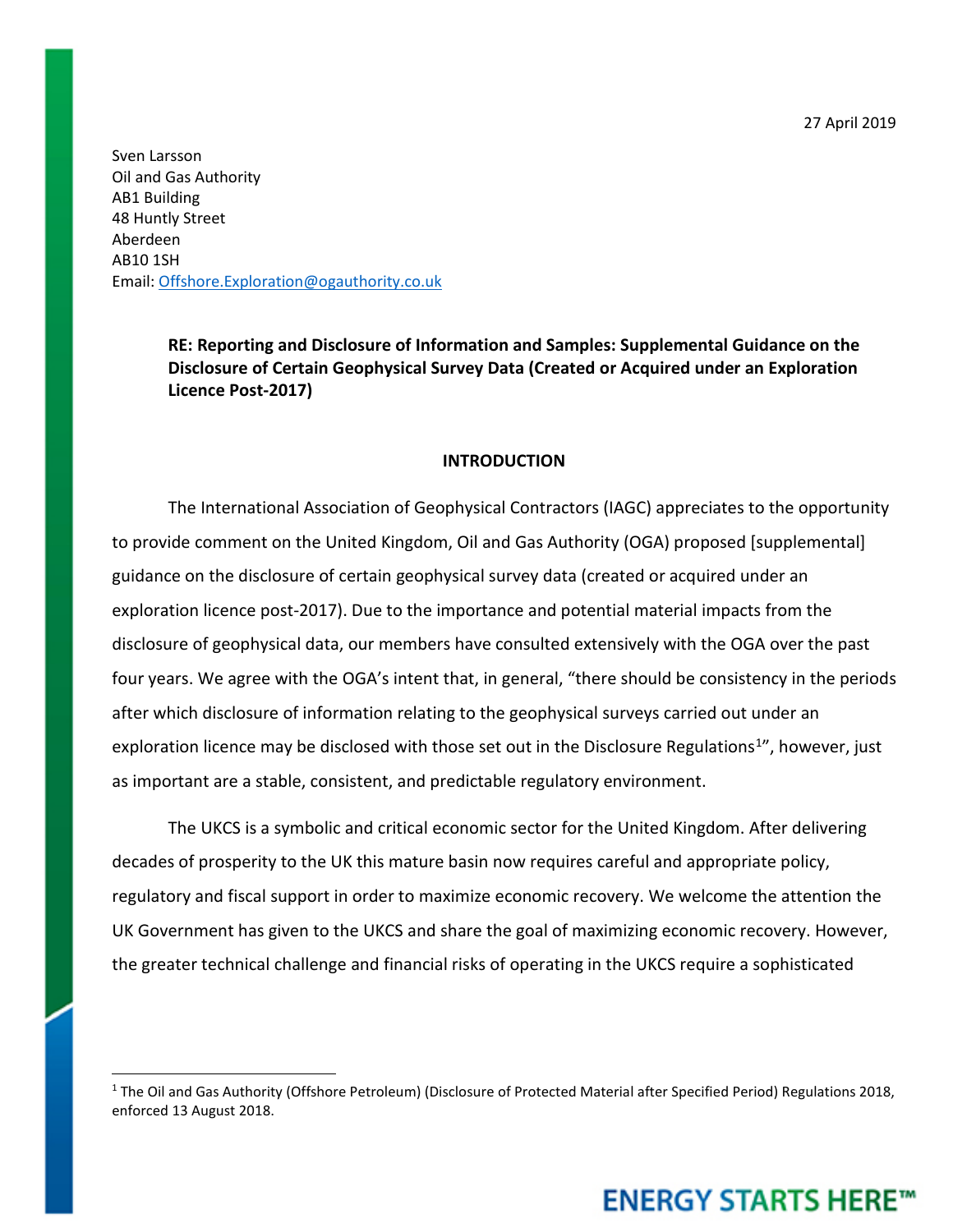understanding of the realities of operating in the UKCS and careful, considered reforms from Government, where appropriate and beneficial.

The IAGC welcomes guidance to clarify regulatory and legal requirements in the UK, given the recent passage of Disclosure Regulations<sup>1</sup>, working in good faith to assist the OGA and UK Government's goal of, "work[ing] with the industry and government to maximise the economic recovery of UK oil and gas". Unlike the proposed *Supplemental Guidance on the Disclosure of Certain*  Geophysical Survey Data (Created or Acquired under an Exploration Licence Pre-2018), the proposal for disclosure of geophysical data post-2017 is consistent with the regulations and therefore generally supported by the IAGC.

#### **ASSOCIATION**

The IAGC is the international trade association for the geophysical and exploration industry, the cornerstone of the energy industry. Our membership includes onshore and offshore survey operators and acquisition companies, data process providers, exploration and production companies, equipment and software manufacturers, industry suppliers and service providers. The IAGC has more than 80 member companies in nearly 50 countries, comprised of a wide range of geophysical survey companies, equipment manufacturers, consultancies and providers of support services. The IAGC is further supported by a number of 'Industry Partners' which includes Exploration and Production companies.

The IAGC's mission is to optimize the business and regulatory climate, and enhance public understanding to support a strong, viable geophysical industry essential to discovering and delivering the world's energy resources. The IAGC's vision is to be the most credible and effective voice for promoting and ensuring a safe, environmentally responsible and competitive geophysical and exploration industry.

**BACKGROUND**

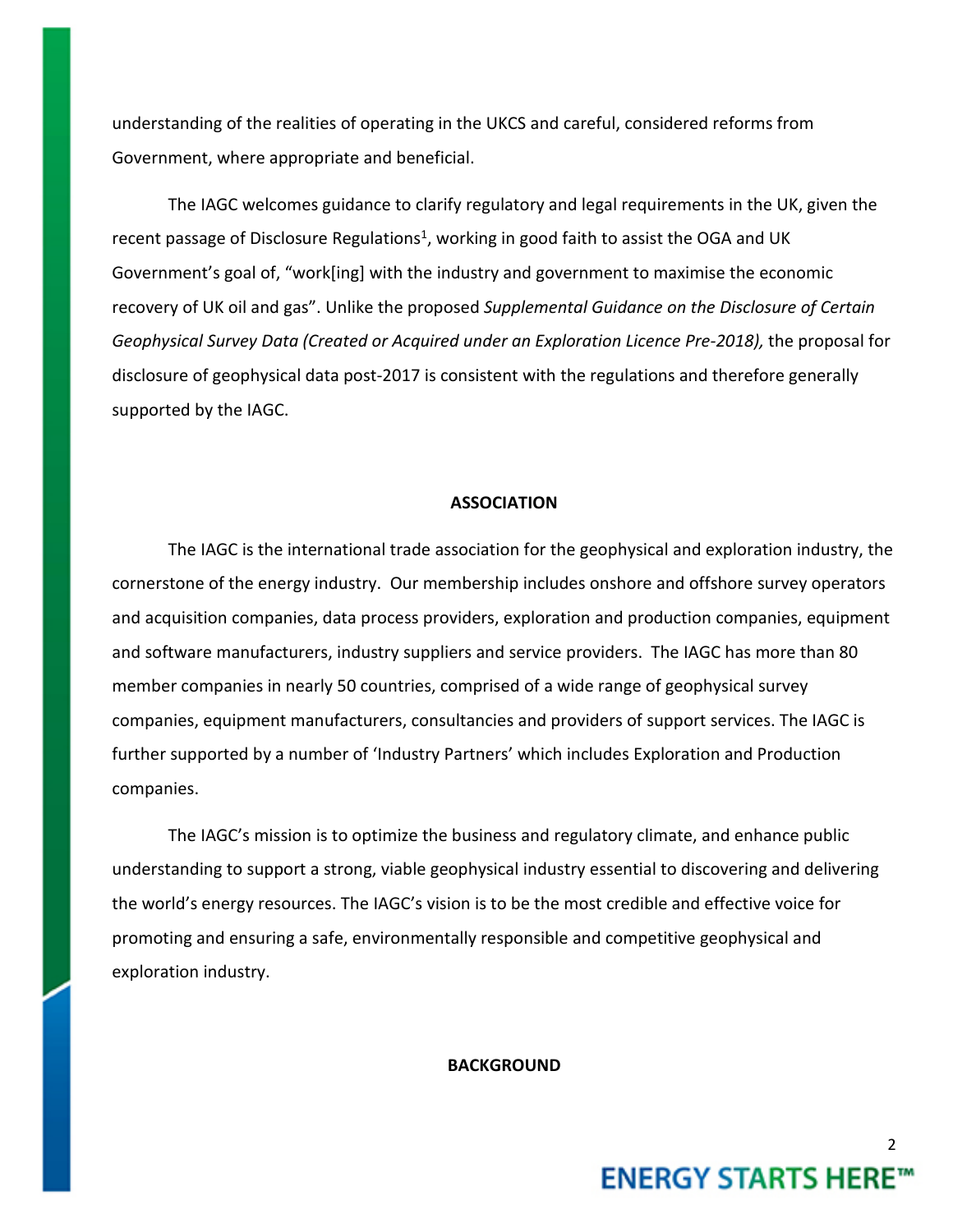Creation of the OGA, was formed in April 2015, initially as an executive agency of the Department of Energy and Climate Change, now the Department for Business, Energy and Industrial Strategy (BEIS). In October 2016, the OGA became a government company, limited by shares under the Companies Act 2006, with the Secretary of State for BEIS as the sole shareholder. The OGA's role is to regulate, influence and promote the UK oil and gas industry in order to achieve the principal objective of maximising the economic recovery of the UK's oil and gas resources.

The Wood Review's two key recommendations for maximising economic recovery from the UK Continental Shelf (MER UK) included the new body taking steps to facilitate implementation of MER UK – one of the aims of these recommended powers was to "ensure greater access to the timely and transparent data necessary for a competitive market".

The Energy Act 2016 ("the Act") includes a number of provisions in relation to the retention (by industry), reporting (to the OGA) and subsequent disclosure (by the OGA) of information and samples.

As noted in the proposed guidance, the IAGC members have consulted extensively on data disclosure in the UK with the OGA.

### **THE MULTI-CLIENT BUSINESS MODEL**

Geophysical surveys are conducted on either a multi-client or proprietary basis. Proprietary or exclusive surveys are acquired by a geophysical company for an individual client who owns the data, and they usually cover limited acreage. In contrast, multi-client surveys are acquired by the geophysical company for its own use and are generally collected over large acreage. The geophysical company owns the data which it then markets and licenses to as many clients as possible, making the survey less expensive on a per-unit-area basis than proprietary data and driving interest in the potential leasing acreage.

The multi-client data licensing business model has significant economic advantages for E&P companies, host governments and geophysical companies. The multi-client business model spreads the costs of data acquisition and processing over time and among multiple customers. Under the model, the geophysical company initiates and conducts projects of general industry interest at its own

# **ENERGY STARTS HERE™**

3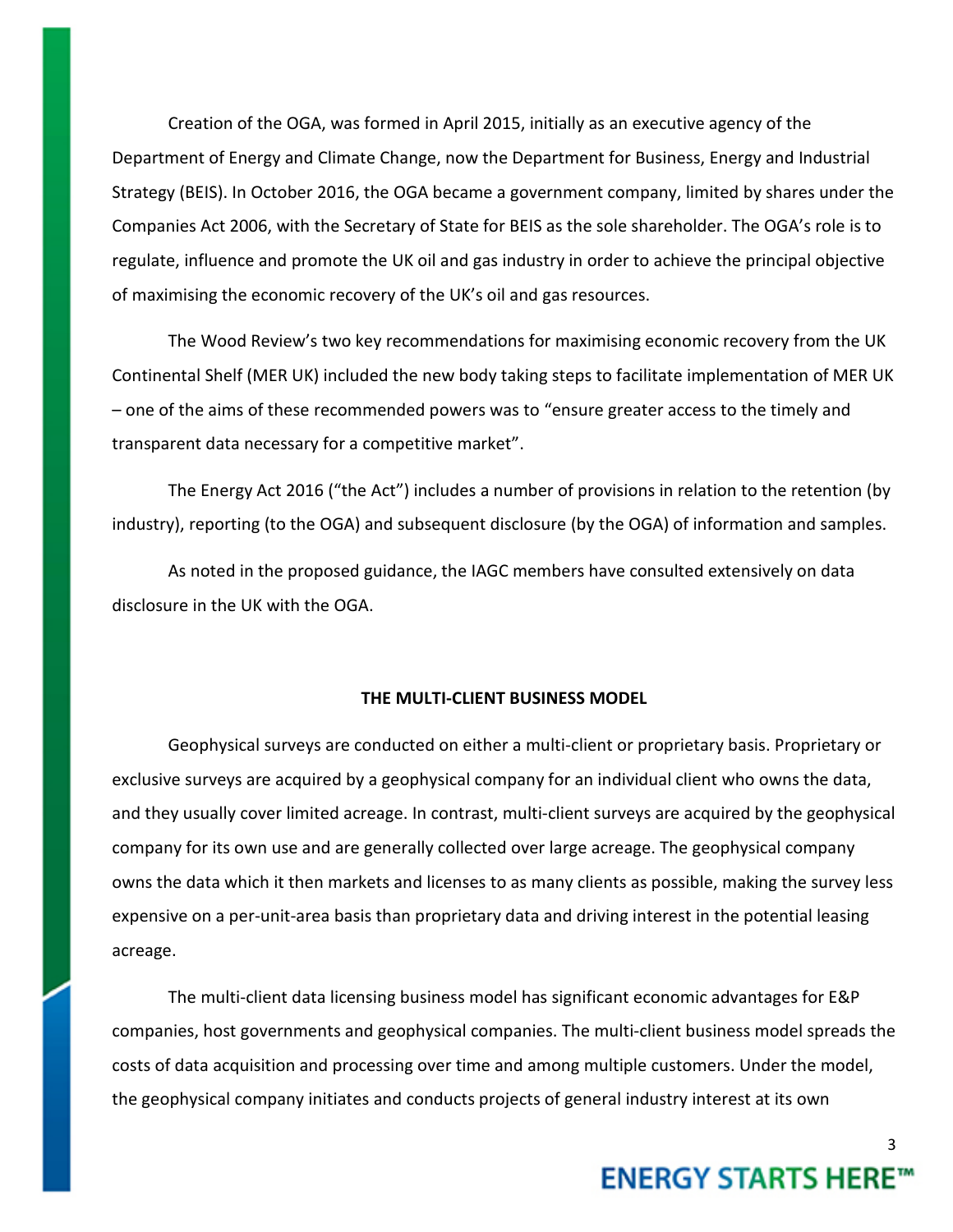financial risk. Restricted non-transferrable data-user licenses are then sold to individual E&P companies for a fraction of the cost of acquiring and processing the data themselves, with no operation risks, allowing multiple E&P companies the opportunity to evaluate resource potential in particular area along geological trends that will facilitate higher exploration and development success rates.

The benefits to Host Governments, including the UK are: Lower barriers to entry for E&P companies thus promoting more active and competitive licensing rounds; Rapid and efficient development of reserves; Provide data to make decisions about operational matters; and Provide opportunity to create subsurface maps that can help in the stewardship of the natural resources.

The model is often considered the best way to source data more efficiently. Data is accessible quickly at a fraction of the cost, and a significant portion of the investment to explore the basin is covered by the geophysical industry, lowering economic hurdles to exploring and producing. Multiclient companies are willing to take on a share of investment cost where they can make a fair return. There is strong incentive for multi-client companies to apply new technology in mature basins (e.g. US GOM, Norway, UK), where the industry benefits from a history of deepwater discoveries with a legacy of geophysical advancements. Certainty in the confidentiality periods in place at the time of multiclient investment are an integral part of planning, specifically with regard to investment spend. Of particular importance is the confidentiality or exclusivity-term applied to field data (referred to in the OGA guidance as legacy or raw data), the initial data collected by geophysical companies forming the basis for all future derivatives, value added practices, and product marketing for the given survey area.

IAGC members are entitled to expect a reasonable return on their investment and recognition of their intellectual property value to acquire and process the geophysical data—or field data—critical to exploring the UK's offshore. Field data can continue to be licensed and reprocessed to attract further investment and interest in the lease area, and the reprocessing is a significant contributor to returning the seismic company's investment, especially in downturns. Often field data is available at a lumpsum once an oil company gains an equity/commercial interest in a block. This competitive market model is still valid for the multi-client and exploration industries. Most importantly, field data does not stimulate MER (Maximizing Economic Recovery) principles.

### 4 **ENERGY STARTS HERE™**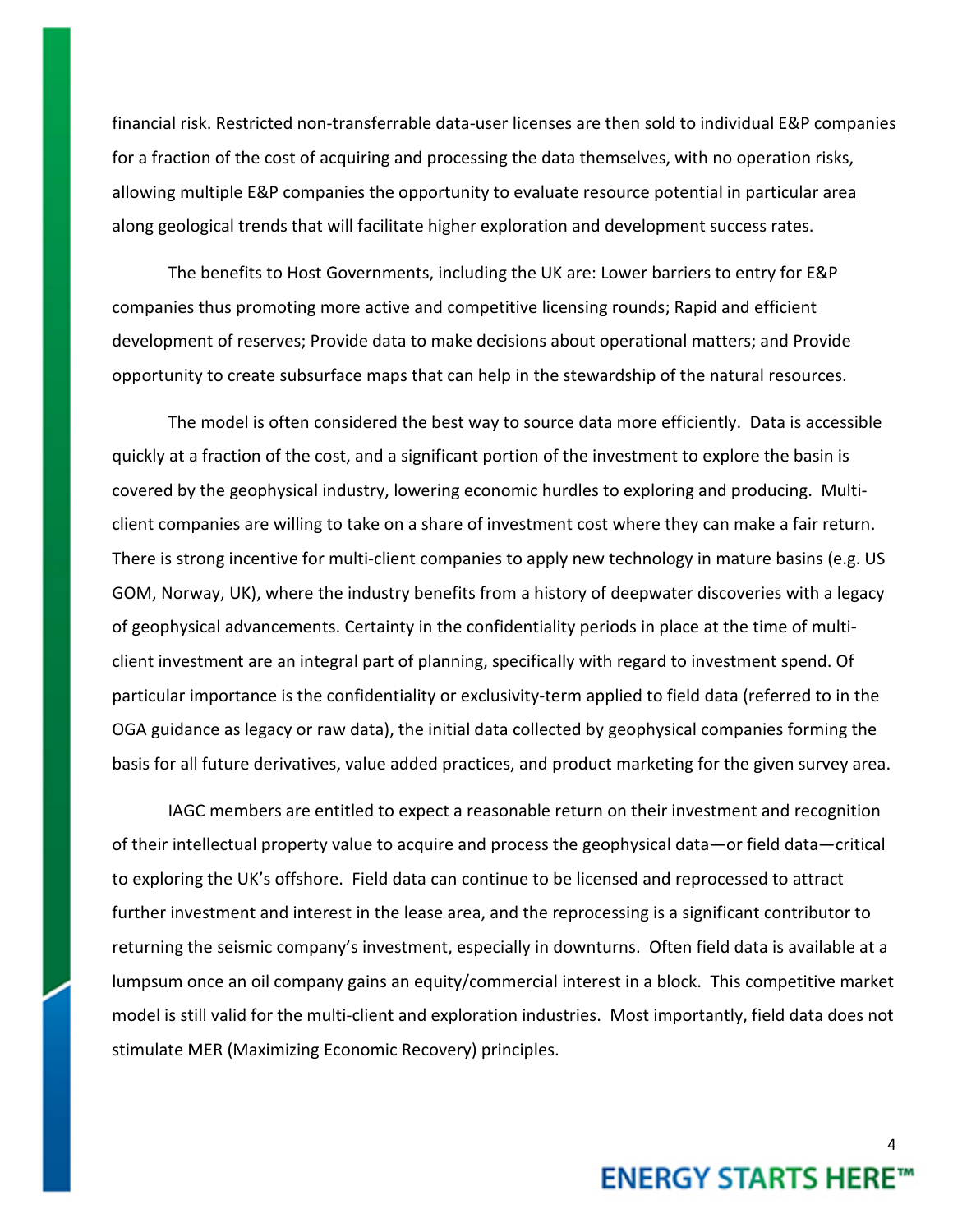### **FEEDBACK ON SPECIFIC GUIDANCE PROVISIONS**

*1. The Exploration Licence clauses set disclosure timing at three (3) or five (5) years (depending generally on the date of grant of the licence) for final stack data. The Disclosure Regulations and Supplemental Post-2017 Guidance state that final stack data will be disclosed ten (10) years after the completion of final processing (i.e. the Initial Disclosure Period in respect of Processed Information).* 

*Q1A: Do you agree that this period is reasonable?* 

Answer: Yes, the IAGC agrees that this period is reasonable and consistent with the regulations. *Q1B: If you answered 'no' to Q1A, what longer period should the OGA consider? Please provide reasons for any alternative period proposed.*

*2. Similar to final stack data, the Exploration Licence clauses set disclosure timing at three (3) or five (5) years for field (raw) data. The Disclosure Regulations and Supplemental Post- 2017 Guidance state that field (raw) data will be disclosed fifteen (15 years after the completion of final processing (i.e. the Full Disclosure Period in respect of Original Information).* 

*Q2A: Do you agree that this period is reasonable?* 

Answer: Yes, the IAGC agrees that this period is reasonable and consistent with the regulations.

*Q2B: If you answered 'no' to Q2A, what longer period should the OGA consider? Please provide reasons for any alternative period proposed.*

*3. Value Added Data, being products created after the completion of final processing, have not been and will not be (pursuant to the Disclosure Regulations and Supplemental Post-2017 Guidance) disclosed.* 

*Q3A: Do you agree that allowing value added data products to be retained by the owner will provide them with an incentive to continue to improve the quality and usefulness of the datasets, as well as develop new processing technology and techniques?* 

Answer: Yes, the IAGC agrees that value added data products being retained by the owner will provide incentive, based on market conditions, to provide enhanced products. The IAGC

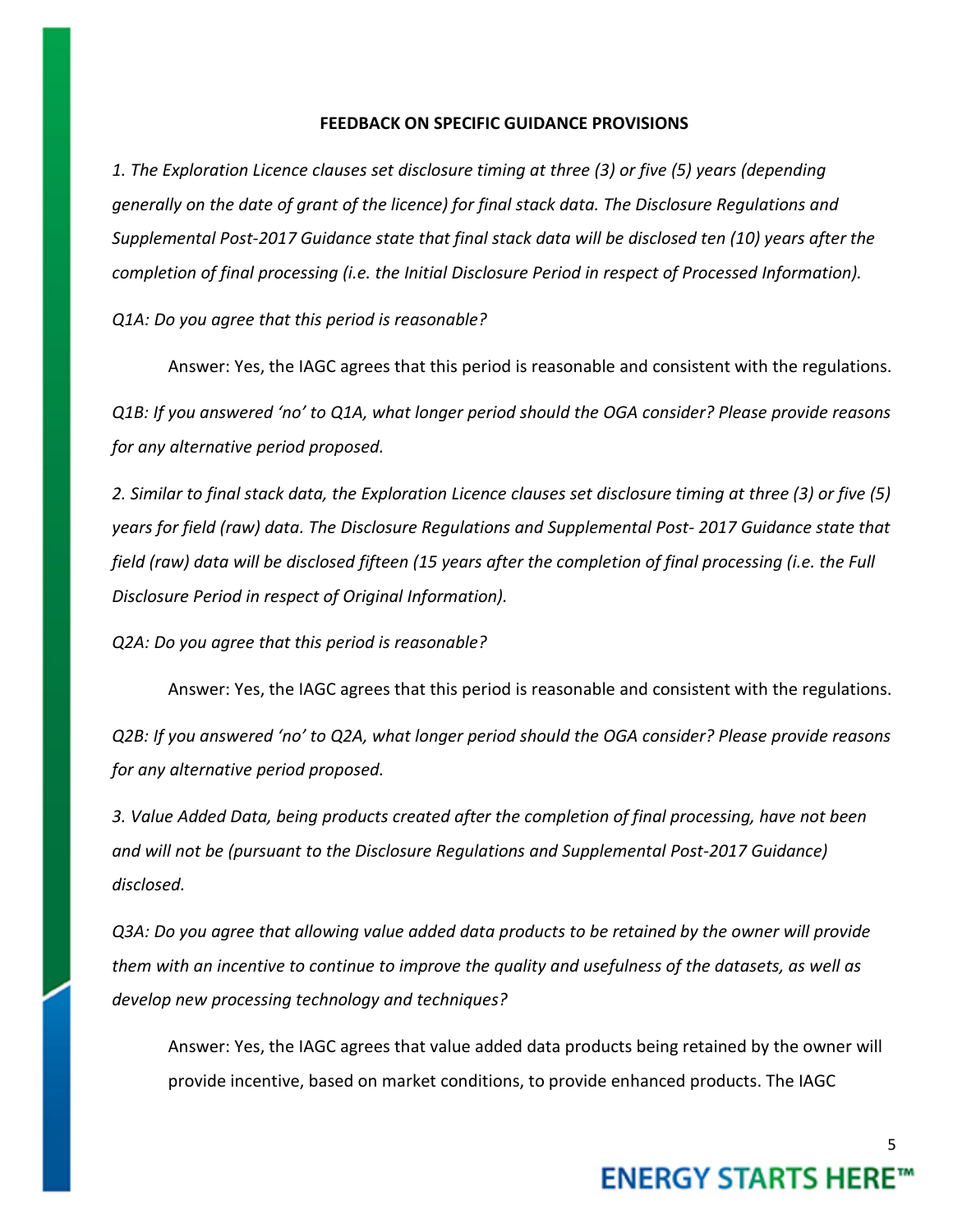members continually work to advance technology and techniques for imaging the subsurface for the benefit of the industry and governments alike. Continuing to recognize the confidentially of proprietary products, value added products, is integral to maintaining a stable business environment.

*Q3B: If you answered 'no' to Q3A, what longer period should the OGA consider? Please provide reasons for any alternative period proposed.*

*Q4. Do you have any further comments on the matters raised in this consultation?*

Two points of concern are the following sections in the consultation:

*4. The OGA is not bound by this guidance and where it departs from this guidance it will explain why. This guidance is not a substitute for any regulation or law and is not legal advice.*

*5. This guidance will be kept under review and may be revised as appropriate in the light of further experience and developing law and practice, and any change to the OGA's powers and responsibilities. If the OGA changes this guidance in a material way, it will publish a revised document.*

While we understand regulations may be changed from time to time and the subsequent guidance be issued, these points relate heavily to our member's concerns relating to what certainty (or lack thereof) there is about future changes. Of particular note, the language states that a revised document will be produced - no mention of further consultations in light of any perceived need to update the guidance.

The table included in the proposed guidance (section 3, page 5); the IAGC is opposed to the OGA proposed controls on the commercial aspects of the geophysical market. Specifically, the IAGC is opposed to the restriction on uplift fees for "released data" and find this to be outside the remit of the OGA and this consultation. We note that the Regulations, quite properly, make no reference to commercial terms and in particular do not seek to impose any prescriptive commercial terms. We are therefore surprised that the draft guidance contains commercial terms and goes beyond the Regulations by seeking to deal with commercial issues. We do not consider that it is appropriate for the Guidance to stray into the territory of such commercial terms which are entirely a matter for the

## **ENERGY STARTS HERE™**